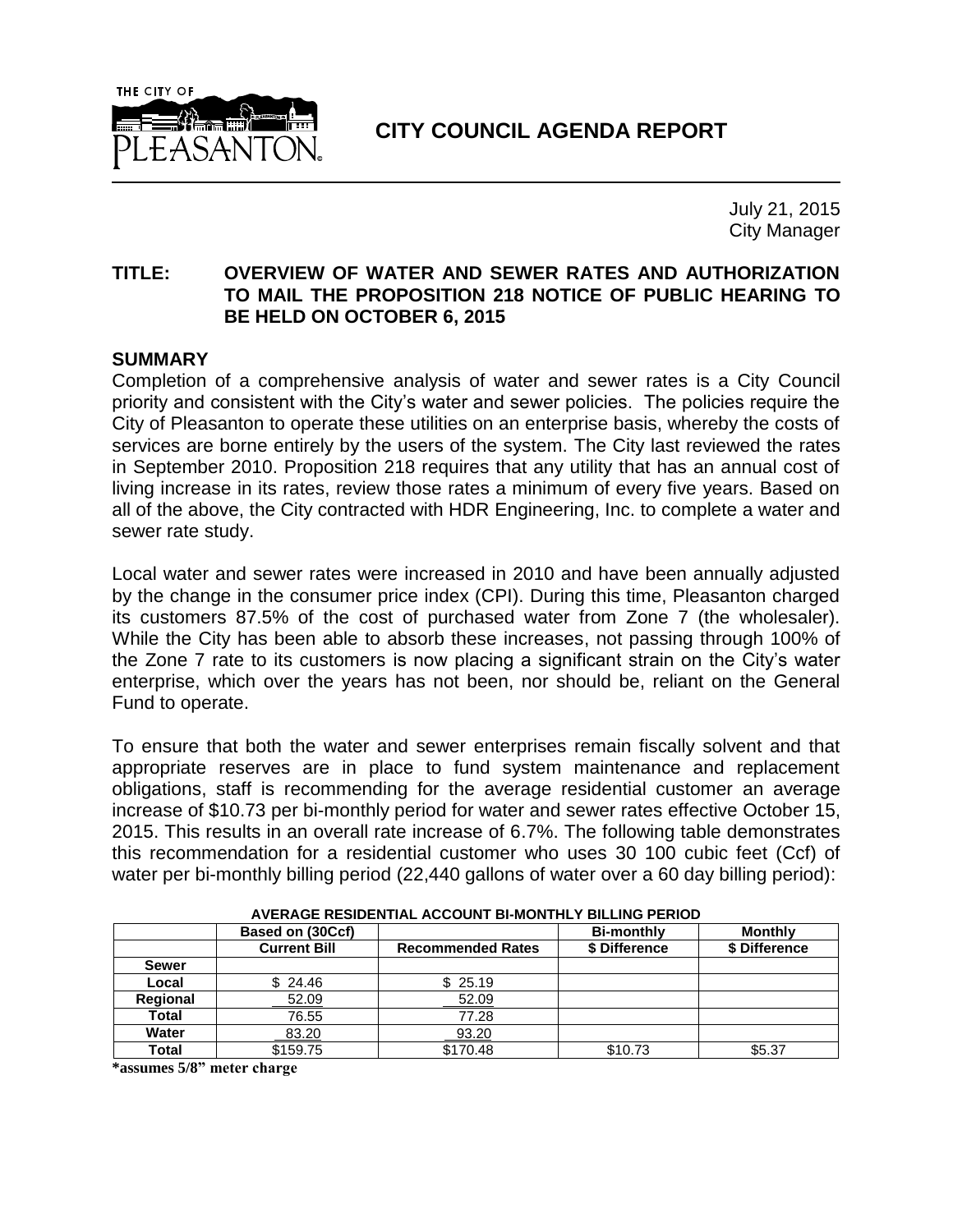### **RECOMMENDATION**

Staff recommends the City Council authorize staff to mail the Proposition 218 notice to the ratepayers regarding the proposed changes to the water and sewer rates and set the public hearing date for consideration of this matter by the City Council on October 6, 2015.

### **FINANCIAL STATEMENT**

The water and sewer funds are enterprise funds. The operations of these funds are 100% fee based and as such, the proposed rate increases if ultimately approved by the City Council will be borne by the water and sewer customers. The City is a customer of the utilities also and as such, will incur rate increases for the water and sewer services at City parks, government buildings including the police station, City Hall, Library and Fire Stations.

### **ANALYSIS OF WATER AND SEWER RATES**

### Guidelines and Parameters for Water and Sewer Rates

Staff met with the Audit Committee of the City Council to develop the guidelines and parameters for structuring the proposed water and sewer rates. These parameters included:

- Encourage water conservation
- Maintain (to the degree financially possible) senior and low income discounts
- Include funding for a recycled water program
- Adhere to existing City fiscal policies
	- **Enterprise Funds must be self-sufficient and fiscally sustainable** 
		- cost of services are to be borne by users of the system and
		- repair and replacement of capital facilities are fully funded through rates
- Establish fair and equitable rates across all customer classifications.

Based on these guidelines and parameters staff proceeded with a study of both the water and sewer operations to determine if there was a need for an increase in the sewer and water rates for these City provided services.

The City retained HDR to prepare a local water and sewer rate study. A complete copy of the two reports are included in Attachment 1 and 2.

### Audit and Review of Accounts and Expenditures

The first step in the analysis of the current water and sewer rates was to review and audit existing customer accounts to determine if there were any inconsistencies in the billing system. This is a routine operating procedure for a utility. Also, staff reviewed existing expenditures to determine if there were areas where costs could be reduced or an economy of scale could be realized prior to developing the expenditures for the rate analysis. In both cases, substantial adjustments were made that resulted in the need for a lower water rate increase than otherwise would have resulted without the review and audit. As is noted later in this report under the section Proposed Local Sewer Rate Increase, there is a need to restructure the charges to properties in the Ruby Hills area in order to have fair and equitable rates across all customers.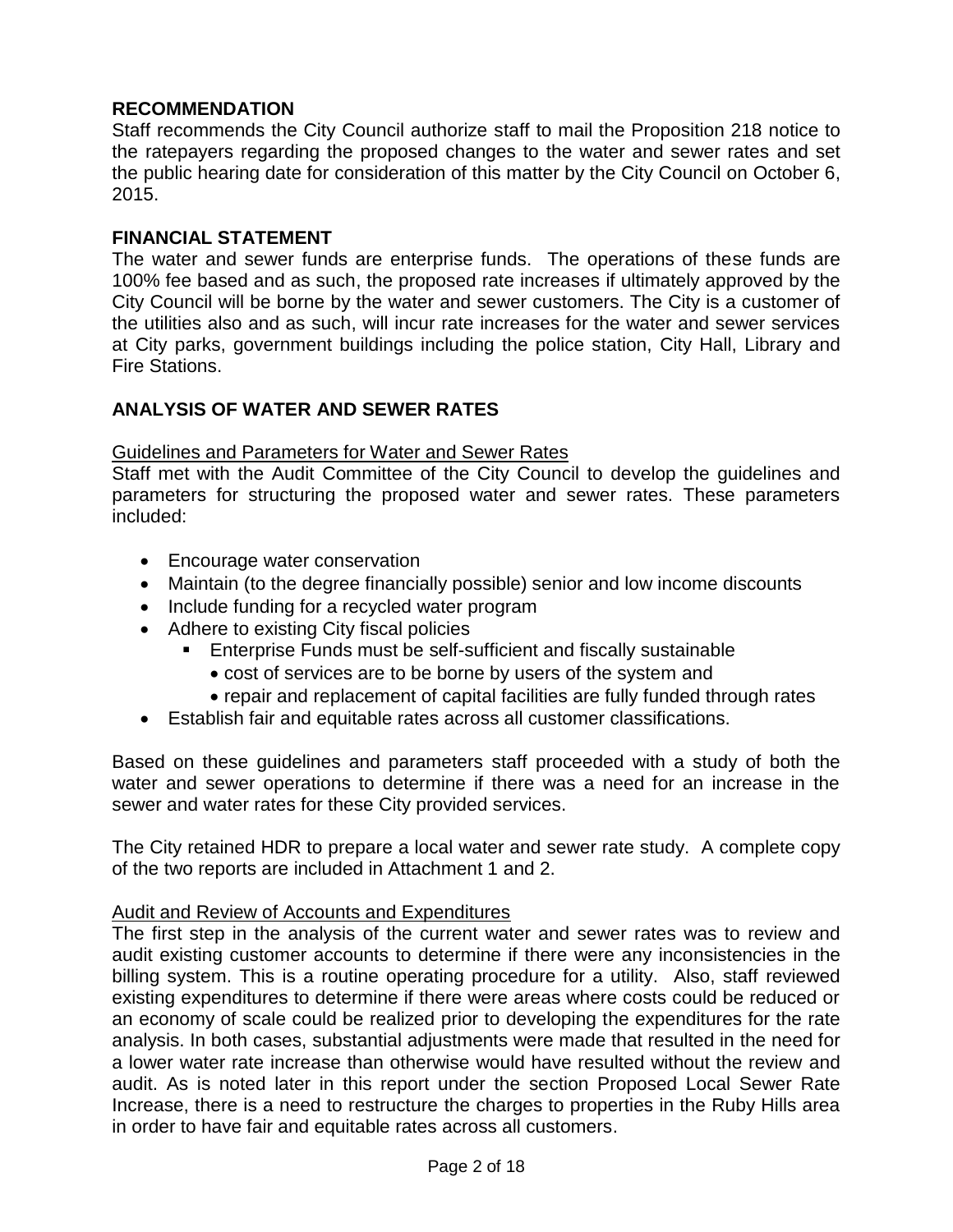### **Proposed Water Rate Increase**

### **Background**

The City does not own and operate a surface water treatment plant. Instead, the City relies on two primary sources for its water supply to its customers:

- Local groundwater from four City-owned deep wells accounts for 18 percent or approximately 3 million gallons per day (mgd) of the water system's average daily demand of 17 mgd.
- Water purchased from Zone 7 of Alameda County Flood Control and Water Conservation District (Zone 7), accounts for the remaining 82 percent or 14 mgd of the average daily demand.

The cost of water from Zone 7 and the local groundwater represent approximately 75% of the City's cost to deliver water to its customers. The remaining 25% of the cost of water delivered to a customer includes pumping charges (electricity), the cost of chemicals, repair and replacement costs of the water system infrastructure, unaccounted for water loss charges, and labor costs. These costs have increased annually since the last time the City increased water rates in September 2010.

### **Potable Water Rates**

### Fixed Meter Charge

All customers are billed a fixed meter charge based on the size of the water meter. This charge covers a portion of the operations and systems maintenance costs and is constant regardless of how much water is used.

This charge is proposed to increase on January 1 each year beginning on January 1, 2016 per the increase in the Annual Consumer Price Index. The following table shows the current water fixed meter charge.

| <b>Current Fixed Meter Charge</b> |               |
|-----------------------------------|---------------|
| <b>Meter Size</b>                 | <b>Charge</b> |
| 5/8 " displacement                | \$17.62       |
| $3/4$ " displacement              | 26.41         |
| 1 " displacement                  | 44.04         |
| 1.5 " displacement                | 88.07         |
| $1.5$ " turbo                     | 88.07         |
| 2 " displacement                  | 140.91        |
| $2$ " turbo                       | 140.91        |
| $3$ " turbo                       | 308.27        |
| 4 " turbo                         | 880.78        |
| 6 " turbo                         | 1,761.55      |
| 8 " turbo                         | 3,088.72      |
| $10$ " turbo                      | 4,844.27      |

[1] Present rates adopted January 1, 2015.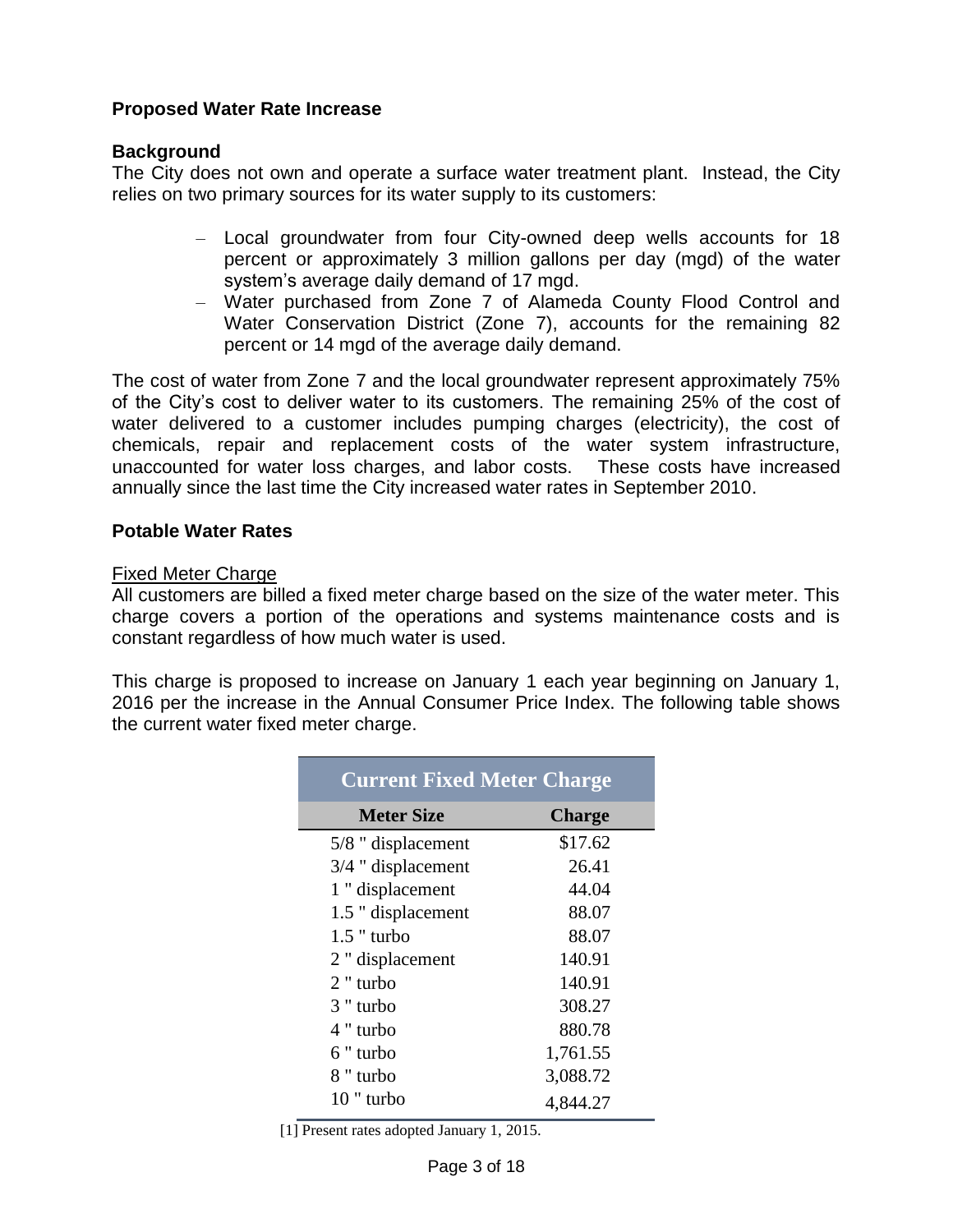The following section presents the components of the consumption rates and charges:

### Zone 7 Water Rate

The Zone 7 water rate is provided to the City and is a direct pass through to the City's customers. The setting of this rate is not within the control of the City of Pleasanton and is subject to change at least each January 1. The total cost of Zone 7 purchased water to the City is currently \$2.40 and is based on the current rate charged by Zone 7 (effective January 1, 2015) plus the cost of water losses on the system and total purchases from Zone 7.

In September 2010 the City set its potable water rates equal to 87.5% of the Zone 7 water rate and is currently \$2.10. After reviewing the cost of providing water to its customers, the study indicates that it is necessary to increase the potable water rate to 100% of the Zone 7 rate as of October 15, 2015. This results in the Zone 7 water rate charge increasing from its current level of \$2.10 to \$2.40.

### Distribution Costs by Customer Type

Most water delivery fees (Distribution Costs) vary, depending upon the peaks in customer demand for water service. These costs fund such items as facility repair and maintenance; daily inspections of water facilities to ensure the health and safety of the water supply; replacement of aging infrastructure and water meters; utility billing; and water conservation and education efforts. These costs are allocated to different customer classes based on the peak demand on the City's water system*.* The Distribution Costs are also proposed to increase January 1 each year commencing on January 1, 2016 by the increase in the Consumer Price Index (see Annual Consumer Price Index (CPI) Rate Adjustments below.

### Recycled Water

The City is in the process of developing a recycled water program for commercial irrigation water for the area between the DSRSD plant located on Johnson Drive and the northeast section of Pleasanton. Recycled water benefits all water users by freeing up potable water being used for irrigation for domestic water usage. Therefore, it is proposed that the water rates generate approximately \$535,000 per year or \$.10 per Ccf of added cost for the development of this program. It is proposed that this added cost be included in water rates for all customers except Tier 1 of the single family residential rates.

### Capacity Expansion

The City constructed several water related projects in the Vineyard Avenue Corridor Specific Plan area to accommodate an increased demand in water volume by large residential customers. Most of these costs will be repaid through fees paid by new housing development in the area. Since the expansion was also related to the high water consumption of existing residential water customers, it was determined that an additional \$.13 per CCF would be included in the fourth tier water rate (single family residential customers only) to cover the expansion cost for the Vineyard Corridor Improvements.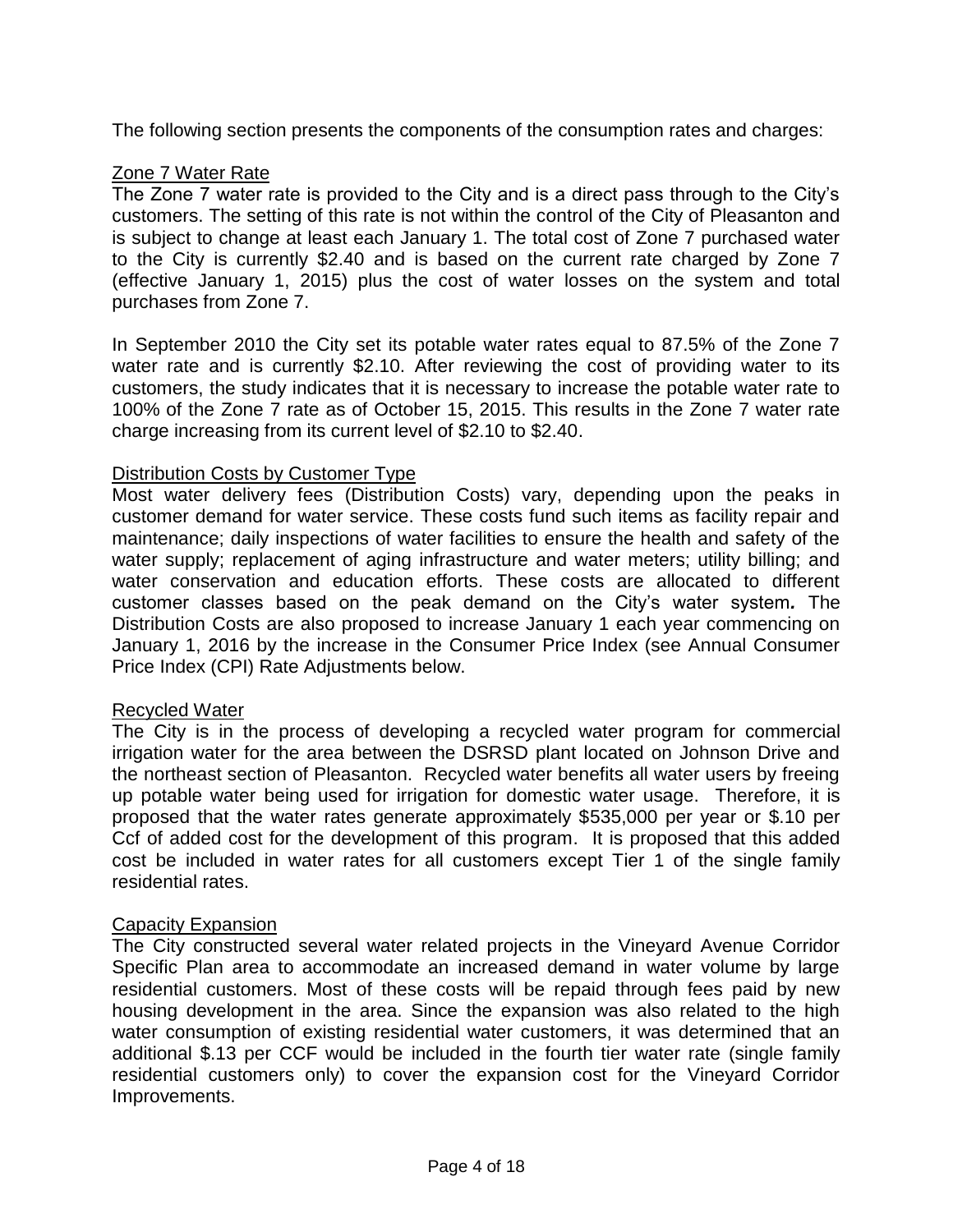# Proposed Consumption Rates

The tables below provide the proposed consumption charges, if adopted, per 100 cubic feet (CCF), or per 748 gallons, of water consumed by type of water customer effective October 15, 2015. The proposed rates reflect the proposed increase in the Zone 7 rate from 87.5% to 100% of the current Zone 7 rate and the consumption charges adopted January 1, 2015 (distribution costs, recycled water surcharge (except Tier 1 of the single family residential rates) and capacity expansion charges). No additional rate increase is proposed at this time. However, as indicated the fixed meter charge and the distribution charges are subject to annual consumer price index changes effective January 1, starting in January 1, 2016 and the Zone 7 rate is subject to changes by the Zone 7 Board.

| <b>Proposed Consumption Rates For Single Family Accounts</b><br><b>Effective October 15, 2015</b> |                 |                              |                          |                              |                         |                        |
|---------------------------------------------------------------------------------------------------|-----------------|------------------------------|--------------------------|------------------------------|-------------------------|------------------------|
| Tier*                                                                                             | Zone 7<br>Water | <b>Distribution</b><br>Costs | <b>Recycled</b><br>Water | Capacity<br><b>Expansion</b> | <b>Proposed</b><br>Rate | <b>Present</b><br>Rate |
| $0 - 20$ CCF                                                                                      | \$2,4000        | \$0.0000                     | \$0.0000                 | \$0.0000                     | \$2,4000                | \$2.1000               |
| $21 - 40$ CCF                                                                                     | 2.4000          | 0.2581                       | 0.1000                   | 0.0000                       | 2.7581                  | 2.3581                 |
| $41 - 60$ CCF                                                                                     | 2.4000          | 0.4825                       | 0.1000                   | 0.0000                       | 2.9825                  | 2.6825                 |
| Over 60 CCF                                                                                       | 2.4000          | 1.1220                       | 0.1000                   | 0.1300                       | 3.7520                  | 3.4520                 |

*\* CCF equals 100 cubic feet of water; or 748 gallons \**

| <b>Proposed Consumption Rates For Commercial Business &amp;</b><br><b>Multi-Family Accounts</b><br><b>Effective October 15, 2015</b> |                 |                              |                                 |                         |                        |  |
|--------------------------------------------------------------------------------------------------------------------------------------|-----------------|------------------------------|---------------------------------|-------------------------|------------------------|--|
| <b>Customer Class</b>                                                                                                                | Zone 7<br>Water | <b>Distribution</b><br>Costs | <b>Recycled</b><br><b>Water</b> | <b>Proposed</b><br>Rate | <b>Present</b><br>Rate |  |
| Commercial &<br>Multifamily                                                                                                          | \$2,4000        | \$0.2693                     | \$0.1000                        | \$2.7693                | \$2.4693               |  |

| <b>Proposed Consumption Rates For Irrigation Accounts</b><br><b>Effective October 15, 2015</b> |                 |                                     |                                |                         |                        |
|------------------------------------------------------------------------------------------------|-----------------|-------------------------------------|--------------------------------|-------------------------|------------------------|
| <b>Customer</b><br><b>Class</b>                                                                | Zone 7<br>Water | <b>Distribution</b><br><b>Costs</b> | <b>Recycle</b><br><b>Water</b> | <b>Proposed</b><br>Rate | <b>Present</b><br>Rate |
| Irrigation                                                                                     | \$2,4000        | \$0.4152                            | \$0.1000                       | \$2.9152                | \$2.6152               |

### **Senior and Low Income Discounts**

The City is proposing to reduce the current 20% discount on water rates for single family residents who qualify as a "senior" (age 65 or older) to 15%, and continue to provide a 30% discount for residents who qualify as a low income family (those who qualify for PG&E, PacBell, or cable television discounts through either the California Department of Economic Opportunity or the Social Security Administration). Residents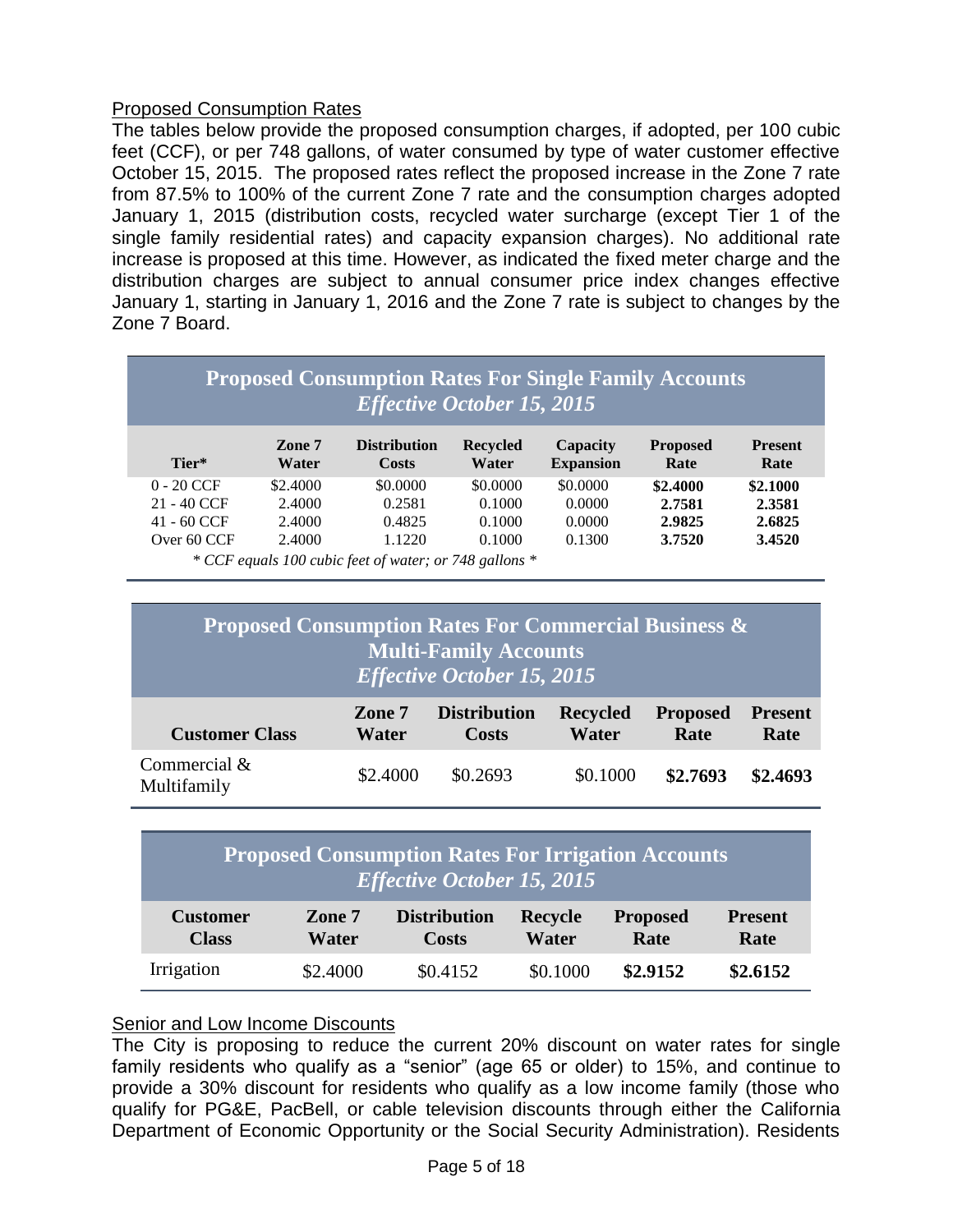cannot apply for both discounts. The City also currently limits both programs to a discount only if the water customer's bi-monthly water consumption is less than or equal to 40 CCF. The proposed rate program will continue these programs at these recommended levels.

### How Do the Rate Increases Impact Our Customers?

The proposed rate increase impacts each customer differently based on the customer's bi-monthly water consumption. The following tables present the impact of the proposed water rate increases on the residential, business, multifamily and irrigation customer based on a low, moderate and high consumption for a two month period for each customer class.

| <b>Single Family Residential Bill Impacts (Bi-</b><br><b>Monthly</b> ) |                                |                                 |  |  |
|------------------------------------------------------------------------|--------------------------------|---------------------------------|--|--|
| <b>Water Rates &amp; Charges</b>                                       | <b>Present</b><br><b>Rates</b> | <b>Proposed</b><br><b>Rates</b> |  |  |
| Low Use (20 CCF)                                                       |                                |                                 |  |  |
| <b>Meter Charge</b>                                                    | \$17.62                        | \$17.62                         |  |  |
| <b>Water Charge</b>                                                    | 42.00                          | 48.00                           |  |  |
| <b>Total</b>                                                           | \$59.62                        | \$65.62                         |  |  |
| <b>Bi-Monthly Increase</b>                                             |                                | \$6.00                          |  |  |
| <b>Monthly Increase</b>                                                |                                | \$3.00                          |  |  |
| Moderate Use (40 CCF)                                                  |                                |                                 |  |  |
| <b>Meter Charge</b>                                                    | \$17.62                        | \$17.62                         |  |  |
| <b>Water Charge</b>                                                    | 89.16                          | 103.16                          |  |  |
| <b>Total</b>                                                           | \$106.78                       | \$120.78                        |  |  |
| <b>Bi-monthly Increase</b>                                             |                                | \$14.00                         |  |  |
| <b>Monthly Increase</b>                                                |                                | \$7.00                          |  |  |
| <b>High Use (60 CCF)</b>                                               |                                |                                 |  |  |
| Meter Charge                                                           | \$17.62                        | \$17.62                         |  |  |
| <b>Water Charge</b>                                                    | 142.81                         | <u>162.81</u>                   |  |  |
| <b>Total</b>                                                           | \$160.43                       | \$180.43                        |  |  |
| <b>Bi-monthly Increase</b>                                             |                                | \$20.00                         |  |  |
| <b>Monthly Increase</b>                                                |                                | \$10.00                         |  |  |

*\*Assumes a 5/8" meter\**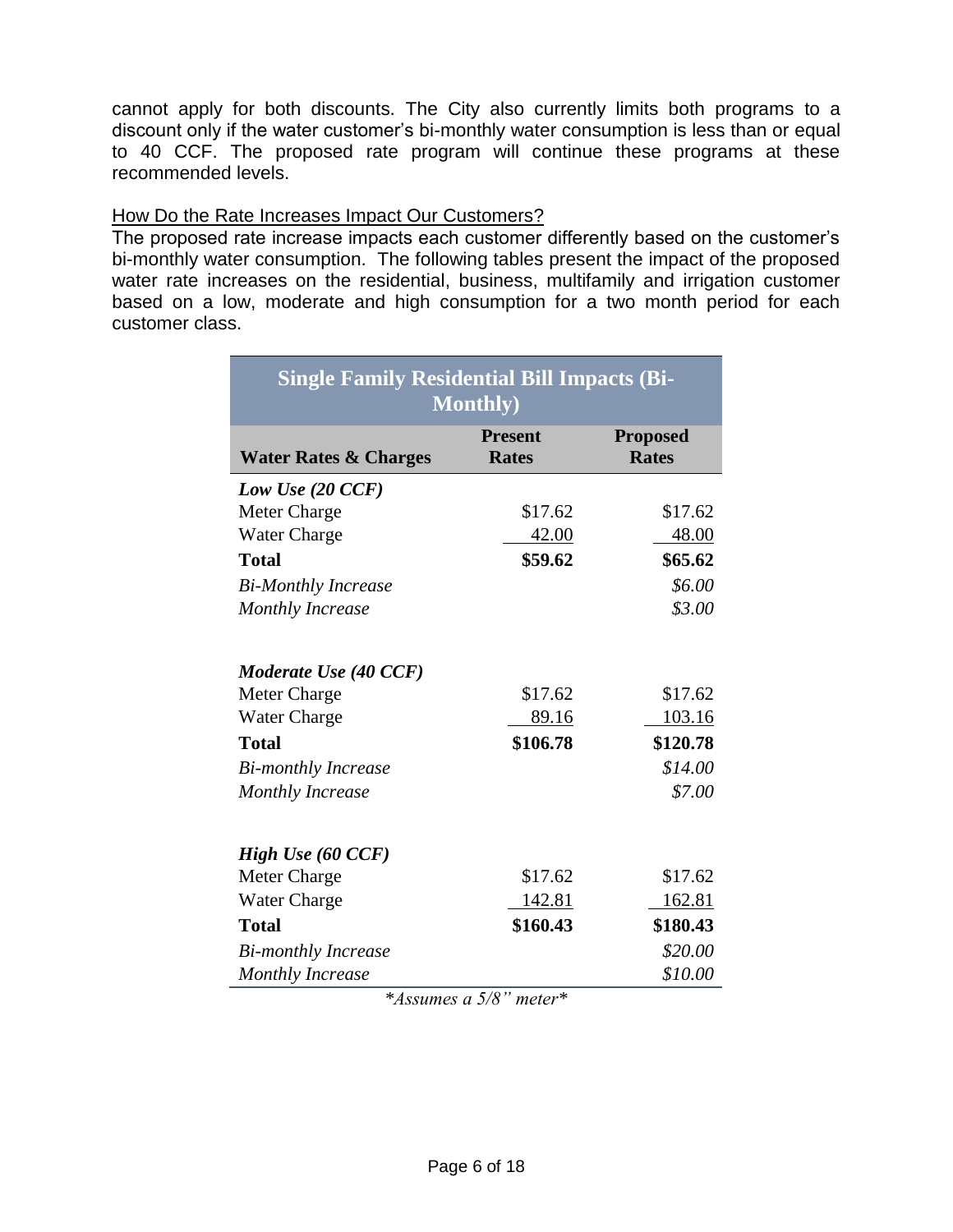| Commercial & Multi-Family Bill Impacts (Bi- |                  |                 |  |  |  |
|---------------------------------------------|------------------|-----------------|--|--|--|
|                                             | <b>Monthly</b> ) |                 |  |  |  |
|                                             | <b>Present</b>   | <b>Proposed</b> |  |  |  |
| <b>Water Rates &amp; Charges</b>            | <b>Rates</b>     | <b>Rates</b>    |  |  |  |
| Low Use $(30 \text{ CCF})$                  |                  |                 |  |  |  |
| Meter Charge                                | \$88.07          | \$88.07         |  |  |  |
| <b>Water Charge</b>                         | 74.08            | 83.08           |  |  |  |
| <b>Total</b>                                | \$162.15         | \$171.15        |  |  |  |
| <b>Bi-Monthly Increase</b>                  |                  | \$9.00          |  |  |  |
| <b>Monthly Increase</b>                     |                  | \$4.50          |  |  |  |
|                                             |                  |                 |  |  |  |
|                                             |                  |                 |  |  |  |
| Moderate Use (90 CCF)                       | \$88.07          |                 |  |  |  |
| Meter Charge                                |                  | \$88.07         |  |  |  |
| <b>Water Charge</b>                         | 222.24           | 249.24          |  |  |  |
| <b>Total</b>                                | \$310.31         | \$337.31        |  |  |  |
| <b>Bi-monthly Increase</b>                  |                  | \$27.00         |  |  |  |
| <b>Monthly Increase</b>                     |                  | \$13.50         |  |  |  |
|                                             |                  |                 |  |  |  |
| High Use (180 CCF)                          |                  |                 |  |  |  |
| Meter Charge                                | \$88.07          | \$88.07         |  |  |  |
|                                             |                  |                 |  |  |  |
| <b>Water Charge</b>                         | 444.47           | 498.47          |  |  |  |
| <b>Total</b>                                | \$532.54         | \$586.54        |  |  |  |
| <b>Bi-monthly Increase</b>                  |                  | \$54.00         |  |  |  |
| <b>Monthly Increase</b>                     |                  | \$27.00         |  |  |  |

# **Commercial & Multi-Family Bill Impacts (Bi-**

*\*Assumes a 1 1/2" meter\**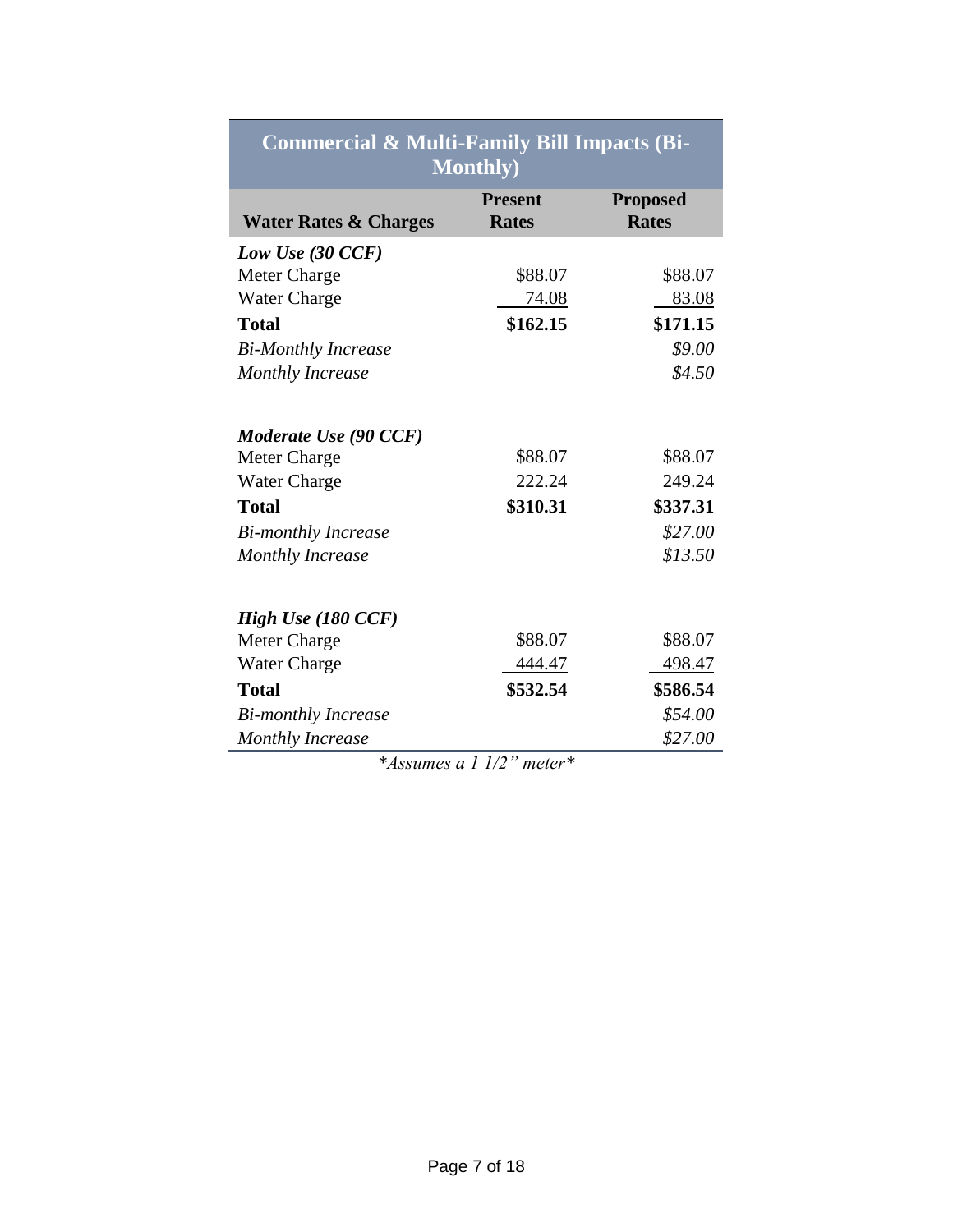| <b>Irrigation Bill Impacts (Bi-Monthly)</b> |                                |                                 |  |  |  |
|---------------------------------------------|--------------------------------|---------------------------------|--|--|--|
| <b>Water Rates &amp; Charges</b>            | <b>Present</b><br><b>Rates</b> | <b>Proposed</b><br><b>Rates</b> |  |  |  |
| Low Use $(150 \text{ CCF})$                 |                                |                                 |  |  |  |
| Meter Charge                                | \$140.91                       | \$140.91                        |  |  |  |
| <b>Water Charge</b>                         | 392.28                         | <u>437.28</u>                   |  |  |  |
| <b>Total</b>                                | \$533.19                       | \$578.19                        |  |  |  |
| <b>Bi-Monthly Increase</b>                  |                                | \$45.00                         |  |  |  |
| <b>Monthly Increase</b>                     |                                | \$22.50                         |  |  |  |
| Moderate Use (300 CCF)                      |                                |                                 |  |  |  |
| <b>Meter Charge</b>                         | \$140.91                       | \$140.91                        |  |  |  |
| <b>Water Charge</b>                         | 784.56                         | 874.56                          |  |  |  |
| <b>Total</b>                                | \$925.47                       | \$1,015.47                      |  |  |  |
| <b>Bi-monthly Increase</b>                  |                                | \$90.00                         |  |  |  |
| <b>Monthly Increase</b>                     |                                | \$45.00                         |  |  |  |
| High Use (600 CCF)                          |                                |                                 |  |  |  |
| Meter Charge                                | \$140.91                       | \$140.91                        |  |  |  |
| <b>Water Charge</b>                         | 1,569.12                       | 1,749.12                        |  |  |  |
| <b>Total</b>                                | \$1,710.03                     | \$1,890.03                      |  |  |  |
| <b>Bi-monthly Increase</b>                  |                                | \$180.00                        |  |  |  |
| <b>Monthly Increase</b>                     |                                | \$90.00                         |  |  |  |

*\*Assumes a 2" meter\**

### Potable Water Drought Rates

As part of the recent water rate study, drought rates were developed. The goal of drought rates is to maintain sufficient revenues for the utility to operate while a decline in consumption occurs due to drought conditions and mandated conservation. Although the drought rates are available once the Council has adopted them, they are not implemented until the Council directs City staff to activate the drought rates. This means that rates are not automatically increased as a result of going into Stage 1, or increasing a drought stage, but when the Council determines they are necessary to maintain system revenues due to drought induced consumption declines. Below are the proposed drought rates showing the additional rate component as well as sample bill impacts to each customer class.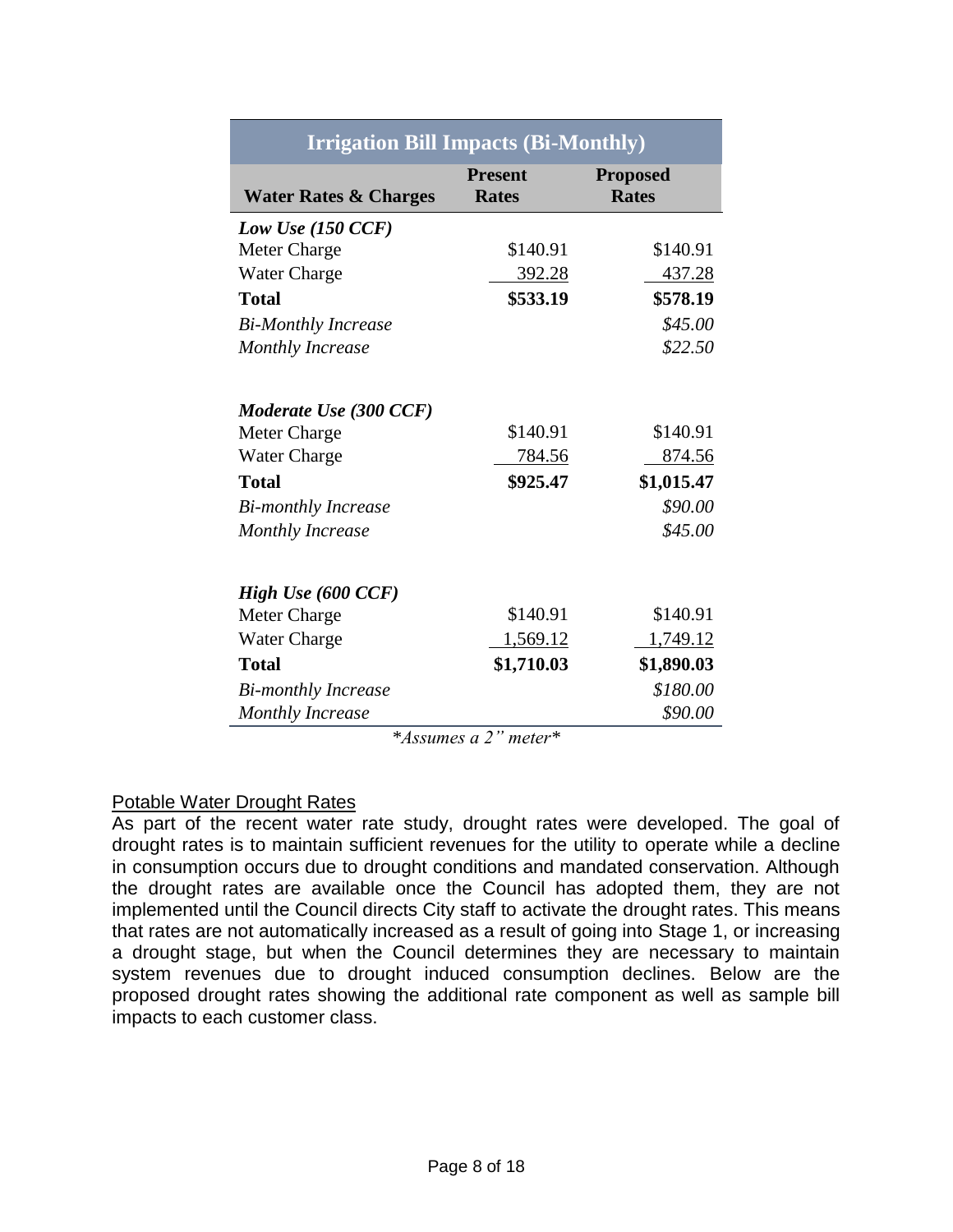| <b>Proposed Drought Rates</b>  |                |                |                |                |  |  |  |
|--------------------------------|----------------|----------------|----------------|----------------|--|--|--|
|                                | <b>Stage 1</b> | <b>Stage 2</b> | <b>Stage 3</b> | <b>Stage 4</b> |  |  |  |
| <b>Single Family</b>           |                |                |                |                |  |  |  |
| 0-20 CCF                       | \$0.1619       | \$0.5689       | \$1.2266       | \$2.5611       |  |  |  |
| 21-40 CCF                      | 0.1619         | 0.5689         | 1.2266         | 2.5611         |  |  |  |
| 41-60 CCF                      | 0.1619         | 0.5689         | 1.2266         | 2.5611         |  |  |  |
| $60+CCF$                       | 0.1619         | 0.5689         | 1.2266         | 2.5611         |  |  |  |
| <b>Commercial/Multi-Family</b> | \$0.1385       | \$0.5400       | \$1.1631       | \$2.5145       |  |  |  |
| <b>Irrigation</b>              | \$0.1458       | \$0.5655       | \$1.2244       | \$2.6470       |  |  |  |

*\*Drought rates are an additional component to the existing potable consumption rates\**

| <b>Drought Rates: Single Family Bill Impacts</b><br>5/8" Meter (Bi-Monthly)                                |                                              |                           |                         |                         |                         |  |  |
|------------------------------------------------------------------------------------------------------------|----------------------------------------------|---------------------------|-------------------------|-------------------------|-------------------------|--|--|
| <b>Targeted Reduction Goal</b>                                                                             | <b>Normal</b><br><b>Condition</b><br>$0.0\%$ | <b>Stage 1</b><br>$5.0\%$ | <b>Stage 2</b><br>15.0% | <b>Stage 3</b><br>27.5% | <b>Stage 4</b><br>45.0% |  |  |
| <b>Residential Customer Using 20 CCF</b>                                                                   |                                              |                           |                         |                         |                         |  |  |
| Assuming No Change in Use - 20 CCF                                                                         | \$65.62                                      | \$68.86                   | \$77.00                 | \$90.15                 | \$116.84                |  |  |
| Assuming Reduced Usage -                                                                                   |                                              |                           |                         |                         |                         |  |  |
| <b>Revised CCF Usage</b>                                                                                   | 20.0                                         | 19.0                      | 17.0                    | 15.0                    | 11.0                    |  |  |
| <b>Total Bi-Monthly Bill</b>                                                                               | \$65.62                                      | \$66.30                   | \$68.09                 | \$72.02                 | \$72.19                 |  |  |
| <b>Residential Customer Using 40 CCF</b><br>Assuming No Change in Use - 40 CCF<br>Assuming Reduced Usage - | \$120.78                                     | \$127.26                  | \$143.54                | \$169.85                | \$223.23                |  |  |
| <b>Revised CCF Usage</b>                                                                                   | 40.0                                         | 38.0                      | 34.0                    | 29.0                    | 22.0                    |  |  |
| <b>Total Bi-Monthly Bill</b>                                                                               | \$120.78                                     | \$121.42                  | \$123.58                | \$126.01                | \$127.48                |  |  |
| <b>Residential Customer Using 60 CCF</b><br>Assuming No Change in Use - 60 CCF<br>Assuming Reduced Usage - | \$180.43                                     | \$190.15                  | \$214.57                | \$254.03                | \$334.10                |  |  |
| <b>Revised CCF Usage</b>                                                                                   | 60.0                                         | 57.0                      | 51.0                    | 44.0                    | 33.0                    |  |  |
| <b>Total Bi-Monthly Bill</b>                                                                               | \$180.43                                     | \$180.71                  | \$182.60                | \$186.68                | \$185.99                |  |  |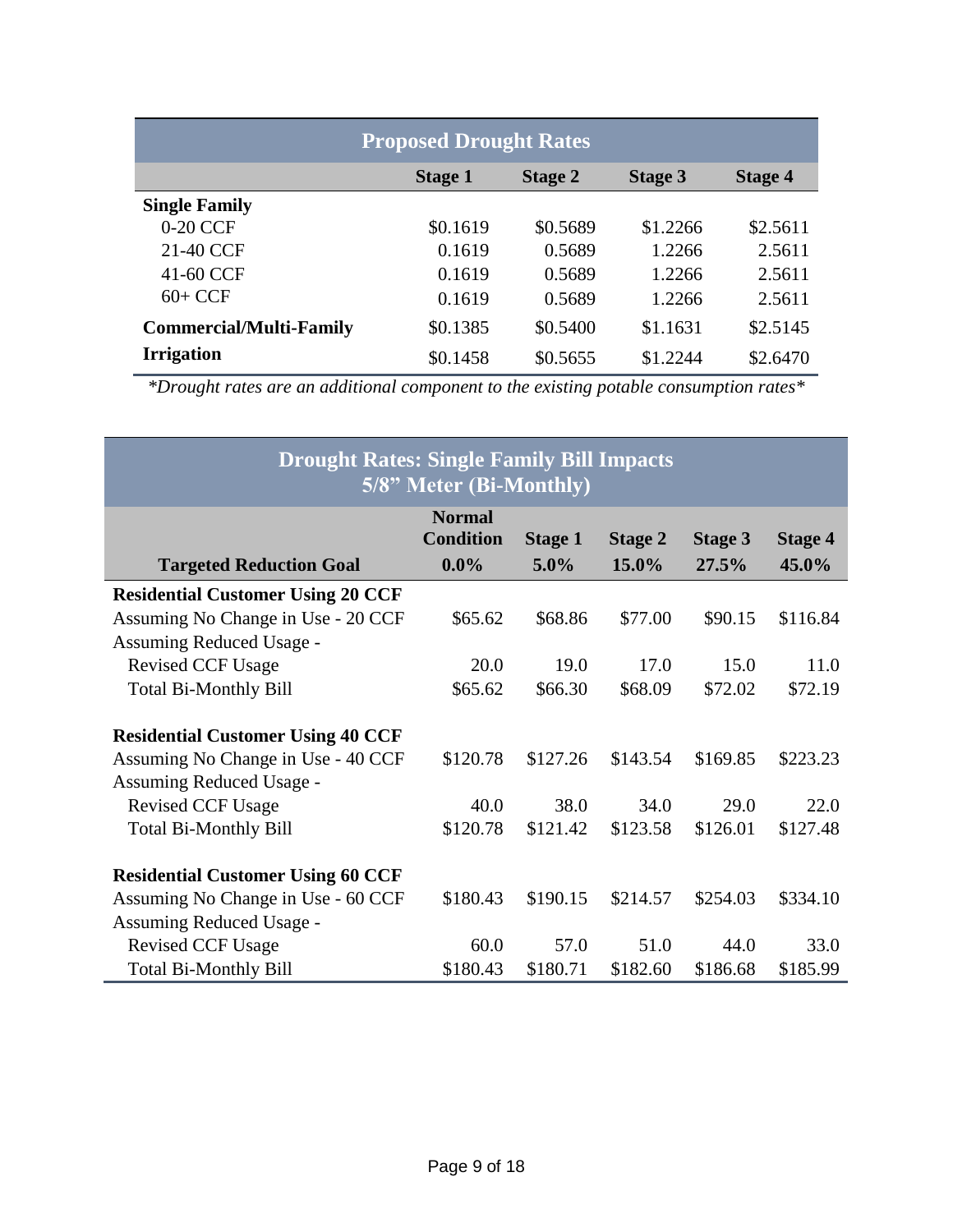| <b>Drought Rates: Com/Multi-Family Bill Impacts</b> |                                   |                |                |                |                |  |  |  |
|-----------------------------------------------------|-----------------------------------|----------------|----------------|----------------|----------------|--|--|--|
|                                                     | 1 1/2" Meter (Bi-Monthly)         |                |                |                |                |  |  |  |
|                                                     | <b>Normal</b><br><b>Condition</b> | <b>Stage 1</b> | <b>Stage 2</b> | <b>Stage 3</b> | <b>Stage 4</b> |  |  |  |
| <b>Com/Multi Customer Using 30 CCF</b>              |                                   |                |                |                |                |  |  |  |
| Assuming No Change in Use - 30 CCF                  | \$171.15                          | \$175.30       | \$187.35       | \$206.04       | \$246.58       |  |  |  |
| <b>Assuming Reduced Usage -</b>                     |                                   |                |                |                |                |  |  |  |
| <b>Revised CCF Usage</b>                            | 30.0                              | 29.0           | 26.0           | 22.0           | 17.0           |  |  |  |
| <b>Total Bi-Monthly Bill</b>                        | \$171.15                          | \$172.40       | \$174.11       | \$174.58       | \$177.89       |  |  |  |
| <b>Com/Multi Customer Using 90 CCF</b>              |                                   |                |                |                |                |  |  |  |
| Assuming No Change in Use - 90 CCF                  | \$337.31                          | \$349.77       | \$385.91       | \$441.99       | \$563.61       |  |  |  |
| <b>Assuming Reduced Usage -</b>                     |                                   |                |                |                |                |  |  |  |
| <b>Revised CCF Usage</b>                            | 90.0                              | 86.0           | 77.0           | 65.0           | 50.0           |  |  |  |
| <b>Total Bi-Monthly Bill</b>                        | \$337.31                          | \$338.14       | \$342.89       | \$343.68       | \$352.26       |  |  |  |
| <b>Com/Multi Customer Using 180 CCF</b>             |                                   |                |                |                |                |  |  |  |
| Assuming No Change in Use - 180<br><b>CCF</b>       | \$586.54                          | \$611.47       | \$683.74       | \$795.90       | \$1,039.15     |  |  |  |
| <b>Assuming Reduced Usage -</b>                     |                                   |                |                |                |                |  |  |  |
| <b>Revised CCF Usage</b>                            | 180.0                             | 171.0          | 153.0          | 131.0          | <b>99.0</b>    |  |  |  |
| <b>Total Bi-Monthly Bill</b>                        | \$586.54                          | \$585.30       | \$594.39       | \$603.21       | \$611.17       |  |  |  |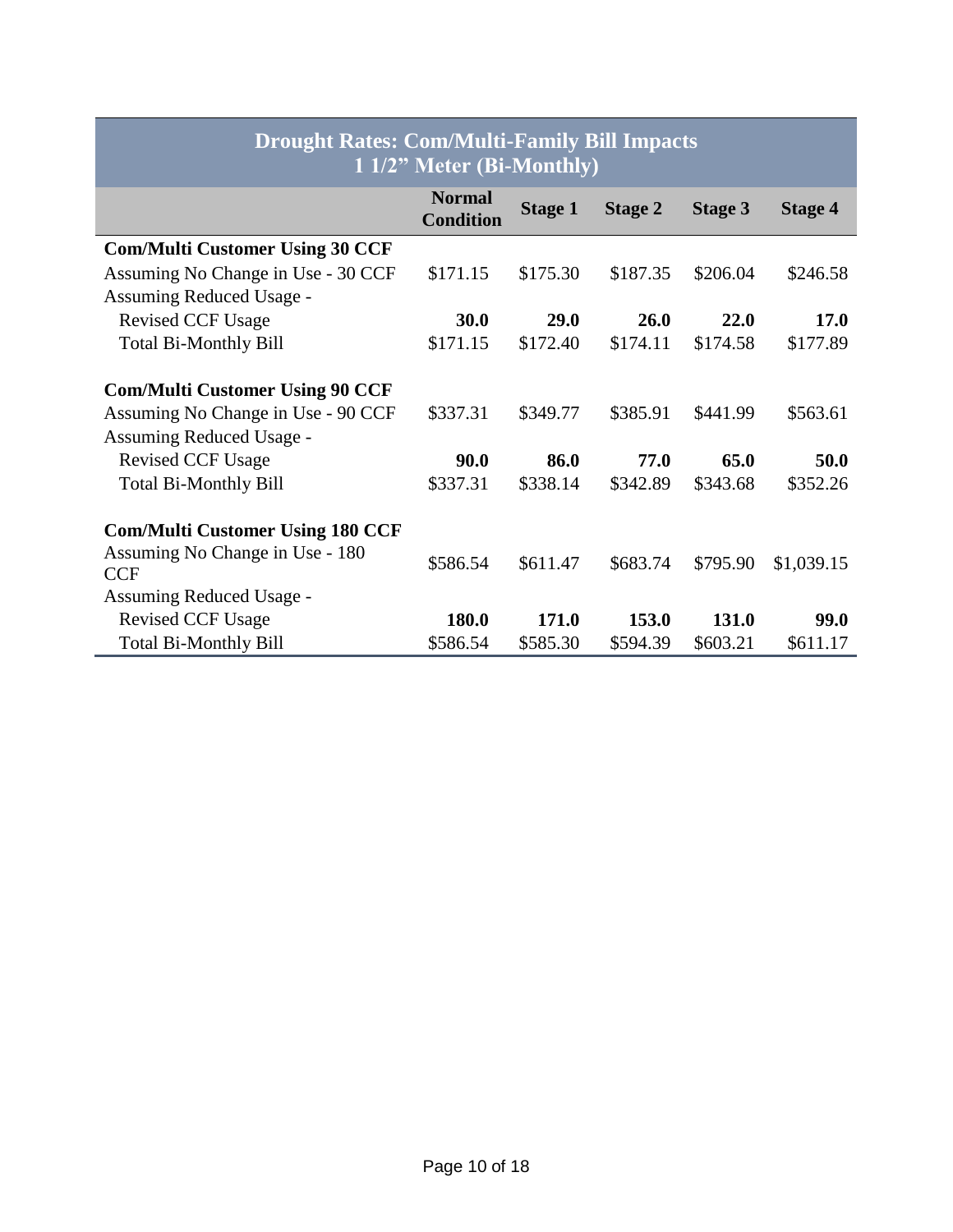| <b>Drought Rates: Irrigation Bill Impacts</b><br>2" Meter (Bi-Monthly) |                                   |                |                |                |                |  |  |
|------------------------------------------------------------------------|-----------------------------------|----------------|----------------|----------------|----------------|--|--|
|                                                                        | <b>Normal</b><br><b>Condition</b> | <b>Stage 1</b> | <b>Stage 2</b> | <b>Stage 3</b> | <b>Stage 4</b> |  |  |
| <b>Irrigation Customer Using 150</b>                                   |                                   |                |                |                |                |  |  |
| <b>CCF</b>                                                             |                                   |                |                |                |                |  |  |
| Assuming No Change in Use -<br><b>150 CCF</b>                          | \$578.19                          | \$600.06       | \$663.02       | \$761.85       | \$975.24       |  |  |
| Assuming Reduced Usage -                                               |                                   |                |                |                |                |  |  |
| <b>Revised CCF Usage</b>                                               | 150.0                             | 143.0          | 128.0          | 109.0          | 83.0           |  |  |
| <b>Total Bi-Monthly Bill</b>                                           | \$578.19                          | \$578.63       | \$586.44       | \$592.13       | \$602.57       |  |  |
| <b>Irrigation Customer Using 300</b><br><b>CCF</b>                     |                                   |                |                |                |                |  |  |
| Assuming No Change in Use -<br><b>300 CCF</b>                          | \$1,015.47                        | \$1,059.21     | \$1,185.12     | \$1,382.79     | \$1,809.57     |  |  |
| Assuming Reduced Usage -                                               |                                   |                |                |                |                |  |  |
| <b>Revised CCF Usage</b>                                               | 300.0                             | 285.0          | 255.0          | 218.0          | 165.0          |  |  |
| <b>Total Bi-Monthly Bill</b>                                           | \$1,015.47                        | \$1,013.30     | \$1,028.49     | \$1,043.34     | \$1,058.67     |  |  |
| <b>Irrigation Customer Using 600</b><br><b>CCF</b>                     |                                   |                |                |                |                |  |  |
| Assuming No Change in Use -<br><b>600 CCF</b>                          | \$1,890.03                        | \$1,977.51     | \$2,229.33     | \$2,624.67     | \$3,478.23     |  |  |
| Assuming Reduced Usage -                                               |                                   |                |                |                |                |  |  |
| <b>Revised CCF Usage</b>                                               | 600.0                             | 570.0          | 510.0          | 435.0          | 330.0          |  |  |
| <b>Total Bi-Monthly Bill</b>                                           | \$1,890.03                        | \$1,885.68     | \$1,916.07     | \$1,941.64     | \$1,976.44     |  |  |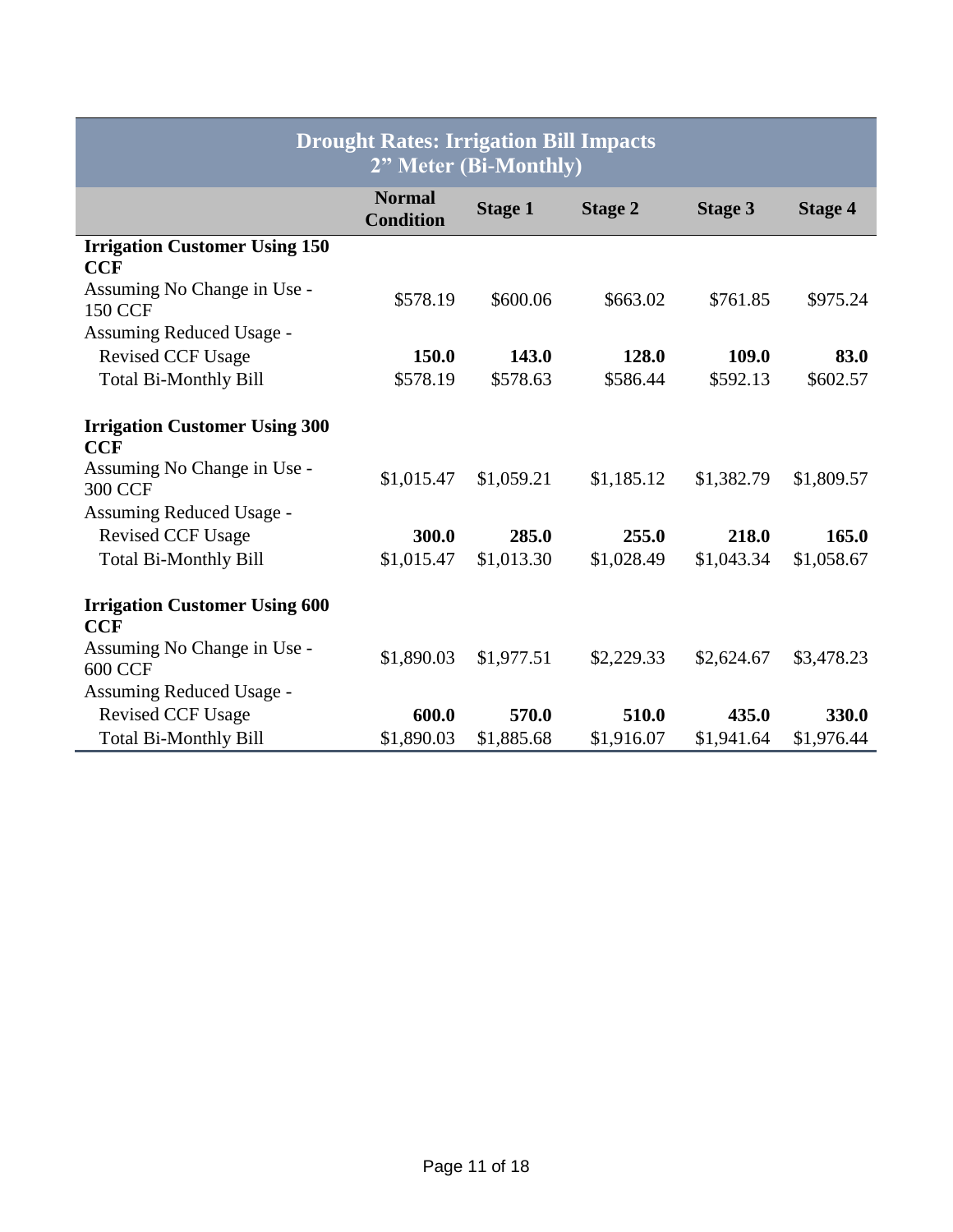# **Rates for Recycled Irrigation Water Service**

The City purchases and delivers recycled irrigation water to commercial customers in various areas within its service area. The recycled water system is being expanded to provide irrigation service to additional areas within the City. Based on the development of the costs associated with providing recycled water service, purchases from Dublin San Ramon Services District and the City of Livermore, and delivering water through its distribution system, rates have been proposed effective October 15, 2015. The City charges commercial customers a consumption charge only for recycled water. Provided below is a summary of the present and proposed recycled water rates.

| <b>Present &amp; Proposed Recycled Water Rates</b><br><i>Effective October 15, 2015</i> |                        |                 |
|-----------------------------------------------------------------------------------------|------------------------|-----------------|
|                                                                                         | Present <sup>[1]</sup> | <b>Proposed</b> |
| Rate Per CCF                                                                            | \$2.3537               | \$2.6237        |

[1] Present rates are the rates effective January 1, 2015.

The current recycled water rate is based on 90% of the potable irrigation rate. It is proposed that as potable water rates are adjusted based on the change in the annual CPI and changes in the Zone 7 water wholesale rates, the recycled water rate will adjust to remain at 90% of the potable irrigation water rate. Customers will be notified of the rate change in the December billing for the rate that will be effective January 1 of 2016 through 2020.

### **Proposed Local Sewer Rate Increase**

### Background

The City does not own or operate a wastewater treatment plant. A majority of the City's wastewater is treated by Dublin San Ramon Services District (DSRSD) and the Ruby Hills area is treated by City of Livermore. The current average dry weather flow (ADWF) from the City to DSRSD is approximately 6 million gallons per day (mgd). A small portion of the City's wastewater flows, which originate from Ruby Hills, are conveyed to the City of Livermore water reclamation plant. The flow from Ruby Hills to the City of Livermore's plant is approximately 0.25 mgd ADWF. Once the City's sewer is secondarily treated either at the facilities at DSRSD or the City of Livermore, the treated sewer is stored and transported through the facilities owned and operated by the Livermore Amador Valley Wastewater Management Agency (LAVWMA) to the East Bay Discharge Authority (EBDA) outfall line into the outer Bay.

A City of Pleasanton sewer bill is comprised of the regional wastewater treatment component either provided by DSRSD or the City of Livermore, the transport component provided by LAVWMA (included in the treatment charges from DSRSD or City of Livermore*)* and finally the local collection component provided by the City of Pleasanton. The portions of the sewer bill associated with the cost of the treatment and transport components are managed by DSRSD and the City of Livermore and said charges are passed through to the customer by the City. The portion of the sewer bill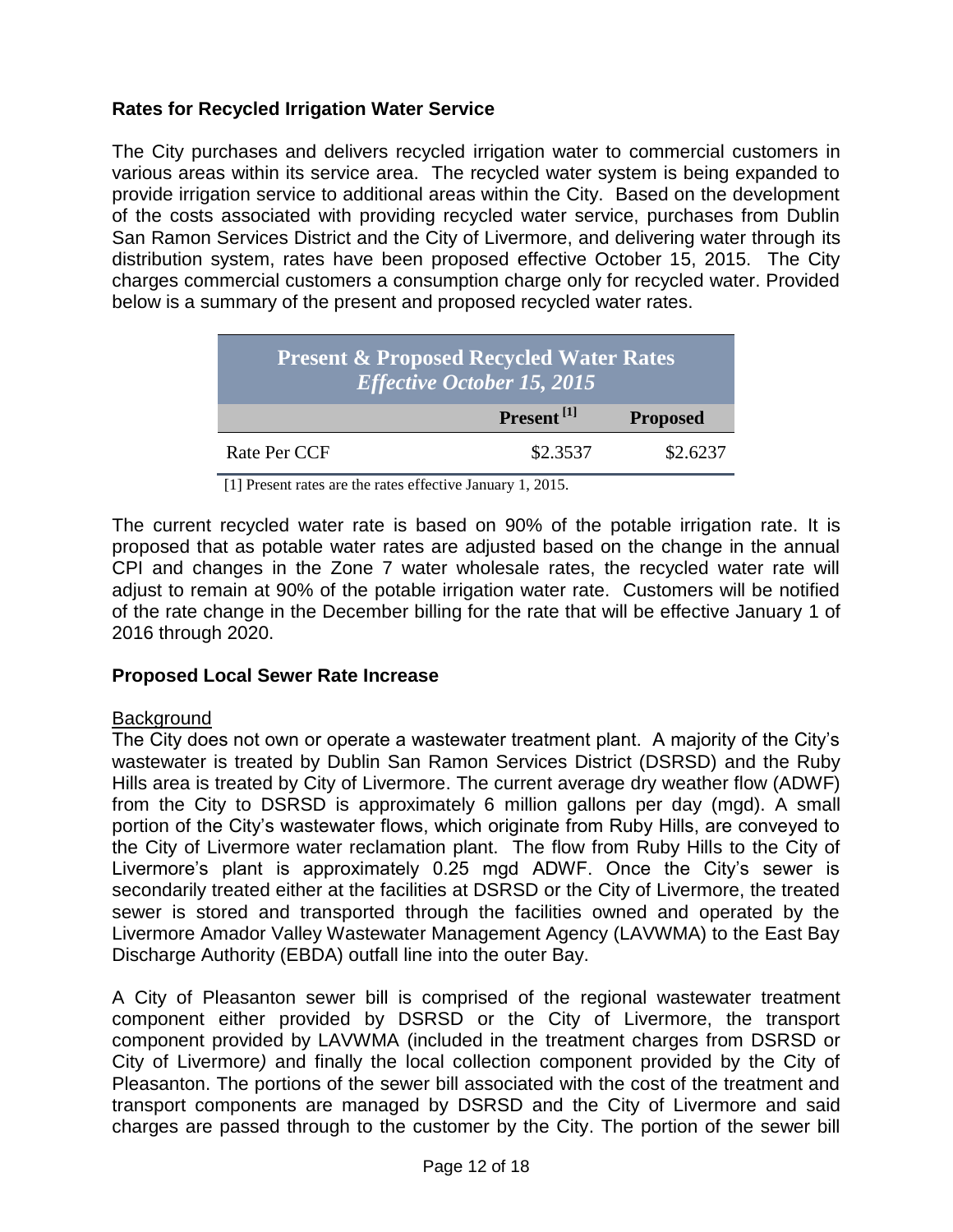associated with the local collection system is managed by the City and is the subject of the rate review by HDR and this rate increase.

### City's Sewer Collection System

The City maintains and operates a sewer collection system. The City's above ground wastewater system includes 13 sewer pump stations. The below-ground sewer assets consist of both gravity and force mains ranging in pipe diameter from 2 to 42 inches and the below-ground sewer assets include approximately 270 miles of pipe of which a majority was installed between 1980 and 1990. A majority of the sewer mains are vitrified clay pipe and are smaller than 12 inches in diameter.

Local sewer service charges are developed to equitably allocate costs to users for asset operation, pay for debt service incurred for the construction of sewer facilities, and to perform the necessary maintenance and repairs (or replacement) of the wastewater collection system. The costs also include the labor and pumping charges associated with the collection and pumping of raw sewer to the DSRSD and/or City of Livermore treatment plants. The local portion of the current City rates represents approximately 36% of the overall bi-monthly sewer bill.

### Audit/Review of Expenditures and Cost of Service Increases

Just as experienced in the Water Fund, the City's costs have increased in the Sewer Fund since the 2010 study. Staff started the review by auditing the City's Utility Billing records and found some billing inconsistencies that are proposed to be corrected in this rate study. In addition, Staff was able to reduce costs prior to developing the expenditures for the rate study and as a result of this the City is able to limit the rate increase to 3% at this time.

### **Senior and Low Income Discounts**

The City is proposing to reduce the current 20% discount on water rates for single family residents who qualify as a "senior" (age 65 or older) to 15%, and continue to provide a 30% discount for residents who qualify as a low income family (those who qualify for PG&E, PacBell, or cable television discounts through either the California Department of Economic Opportunity or the Social Security Administration). Residents cannot apply for both discounts. The City also currently limits both programs to a discount only if the water customer's bi-monthly water consumption is less than or equal to 40 CCF. The proposed rate program will continue these programs at these recommended levels.

### Proposed Rates

The table below presents the current bi-monthly local sewer bill and the proposed rates by customer classification as of October 15, 2015: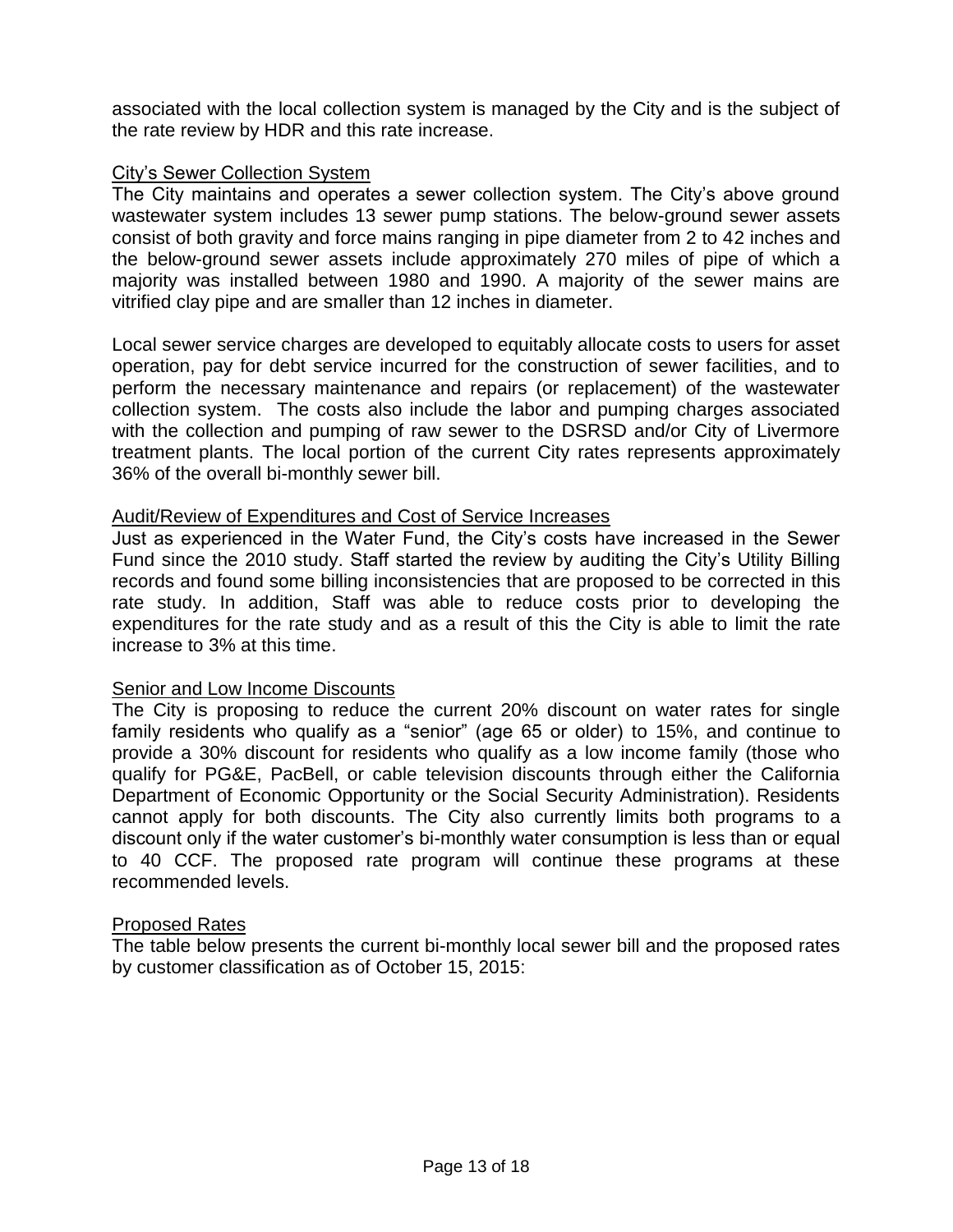| <b>Present &amp; Proposed Sewer Service Charge</b><br>(Local Only, Bi-Monthly)<br><b>Effective October 15, 2015</b> |             |             |                      |                        |                 |
|---------------------------------------------------------------------------------------------------------------------|-------------|-------------|----------------------|------------------------|-----------------|
|                                                                                                                     |             |             |                      | Present <sup>[1]</sup> | <b>Proposed</b> |
|                                                                                                                     |             |             | <b>Single Family</b> | \$24.46                | \$25.19         |
| Condominium                                                                                                         | 16.79       | 17.17       |                      |                        |                 |
| <b>Multi-Family</b>                                                                                                 | 12.80       | 13.18       |                      |                        |                 |
| Commercial Consumption Charge (\$/CCF) <sup>[2]</sup>                                                               |             |             |                      |                        |                 |
|                                                                                                                     |             |             |                      |                        |                 |
| <b>Auto Steam Cleaning</b>                                                                                          | \$1.375     | \$1.416     |                      |                        |                 |
| <b>Bakeries</b>                                                                                                     | 1.365       | 1.406       |                      |                        |                 |
| <b>Commercial Laundries</b>                                                                                         | 1.375       | 1.416       |                      |                        |                 |
| Groceries w/Garbage<br>Disposals                                                                                    | 1.320       | 1.360       |                      |                        |                 |
| Mortuaries                                                                                                          | 1.600       | 1.648       |                      |                        |                 |
| <b>Restaurants (Fast Food)</b>                                                                                      | 1.285       | 1.324       |                      |                        |                 |
| <b>Restaurants (Full Service)</b>                                                                                   | 1.285       | 1.324       |                      |                        |                 |
| All Other                                                                                                           | 1.161       | 1.196       |                      |                        |                 |
|                                                                                                                     |             |             |                      |                        |                 |
| <b>Institutional Consumption Charge</b>                                                                             |             |             |                      |                        |                 |
| Schools - No Irrigation Use                                                                                         | \$1.116     | \$1.141     |                      |                        |                 |
| Schools - Irrigation Use                                                                                            | 0.733       | 0.750       |                      |                        |                 |
| All Others                                                                                                          | 1.161       | 1.187       |                      |                        |                 |
| <b>Industrial, Demand Users</b>                                                                                     |             |             |                      |                        |                 |
| Fixed Charge (\$/Connection)                                                                                        | \$2.77      | \$2.85      |                      |                        |                 |
| <b>Annual Loadings</b>                                                                                              |             |             |                      |                        |                 |
| Volume (\$/MG)                                                                                                      | \$124.98    | \$128.73    |                      |                        |                 |
| <b>Peak Monthly Loadings</b>                                                                                        |             |             |                      |                        |                 |
| $(\$/MGD)$                                                                                                          |             |             |                      |                        |                 |
| Flow                                                                                                                | \$80,822.84 | \$83,247.53 |                      |                        |                 |

[1] Present rates are the rates effective July 1, 2015.

[2] Commercial customer bills include a minimum equal to the multi-family bi-monthly charge for up to the first 5 CCF

### Annual Consumer Price Index (CPI) Rate Adjustments

In order to remain fiscally solvent in the Sewer Fund, staff is recommending starting July 1, 2016, the City annually increase the above sewer rates based on the increase in the consumer price index (CPI). It is proposed that the City Manager be authorized and directed to increase these rates and charges based upon the percentage change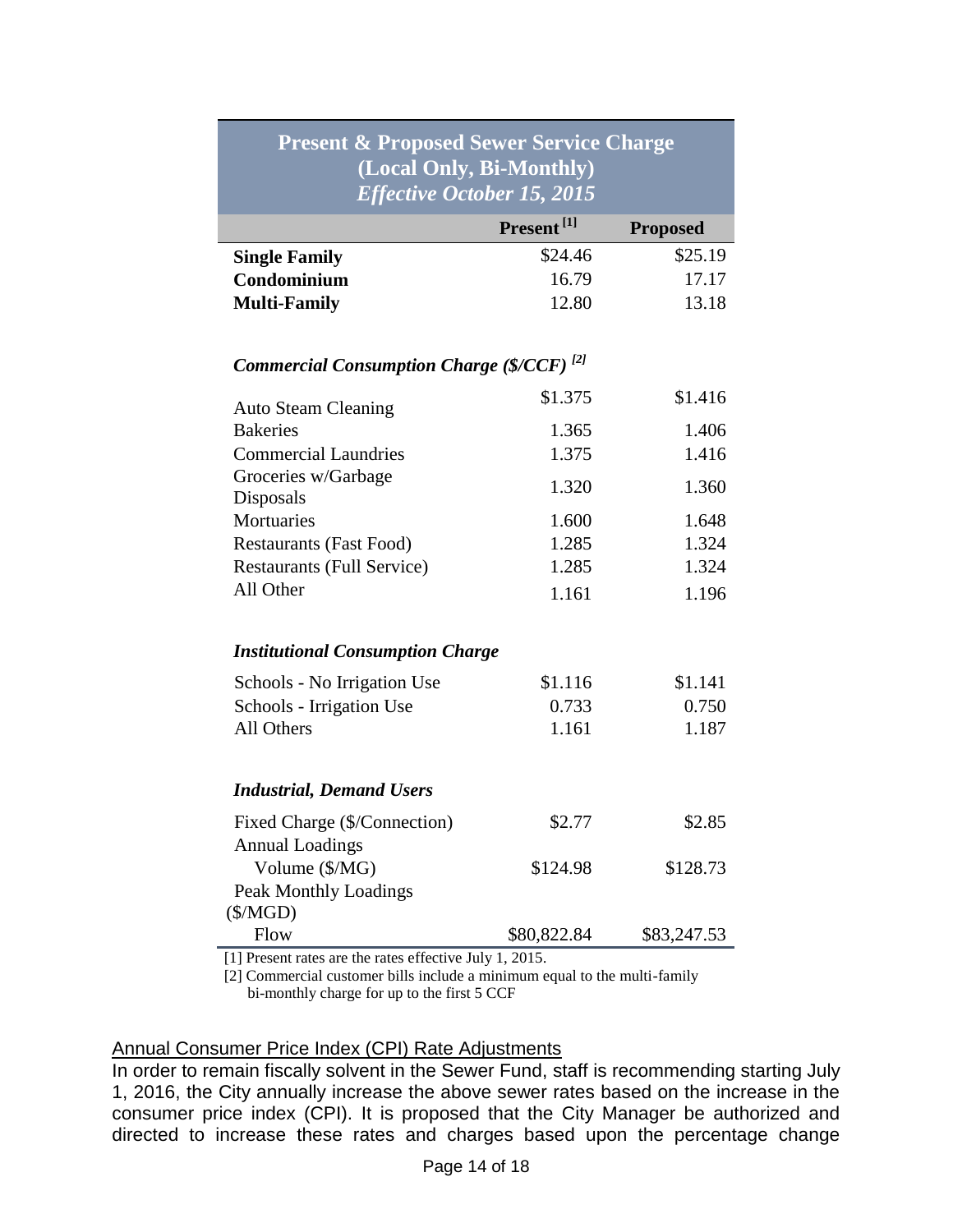reflected in the Annual Consumer Price Index (CPI) – All Urban Consumers for the San Francisco-Oakland-San Jose, CA area available as of March 31. The rates will be recalculated in April of each year and will be effective the following July 1 of that year. Customers will be notified on the billing they receive prior to July 1.

### Pass Through of Future Regional Rate Increases

The City does not own or operate a wastewater treatment plant. Instead a majority of the City's wastewater is treated by Dublin San Ramon Services District (DSRSD) and the remaining area is treated by City of Livermore. Government Code §53756 (AB 3030 [2008]) permits the City to automatically pass-through the increases or decreases in DSRSD and City of Livermore wholesale regional sewer treatment charges. This law still requires that the City provide rate payers with notice 30 days prior to such automatic adjustments taking effect. And, this law only allows for such pass-through for five years until the need for Council reauthorization. The City is proposing that for the next five years anytime DSRSD or the City of Livermore increase their regional sewer rates that apply to Pleasanton customers; the City will notify its customers 30 days prior to such automatic adjustments taking effect.

### Structural Changes – Ruby Hill Local Sewer Rates

The City of Pleasanton is required to maintain the collection system within Ruby Hill which receives treatment services from Livermore. Based on this Pleasanton staff have been charging Ruby Hill customers an administration fee in order to pay Pleasanton for the maintenance of the local collection system. This fee, however, is not sufficient to pay for the costs which the service to Ruby Hill incurs. Given this, the City is proposing to transition the customers in Ruby Hill to the full single family local collection charge over the next two years. Effective October 15, 2015, the Ruby Hills local sewer collection fee will be increased from \$4.32 to \$12.60 and on July 1, 2016, will be increased to match the full single family rate. Consequently, the City will no longer collect the administration fee from the customers.

# **COMPARISON OF WATER AND SEWER RATES WITH OTHER JURISDICTIONS**

For water and sewer user fees, the study shows the need for an approximately 6% water rate increase (depending on customer classification and water consumption) effective October 15, 2015 and the ability to pass through 100% of all Zone 7 water rate increases in the future plus an annual CPI increase starting January 1, 2016 on distribution costs and meter charges. It is also proposed for local sewer rates to be increased 3% effective October 15, 2015 and then annually starting July 1, 2016 increased by the change in CPI.

The final step in the analysis and development of the rates is how Pleasanton's water and sewer rates compare to other agencies that provide similar services. The following table is a comparison of our current and proposed water rates to the surrounding jurisdictions. As you can see our water rates are considerably lower than surrounding jurisdictions for a household consuming 20, 40 and 60Ccf of water per bi-monthly period.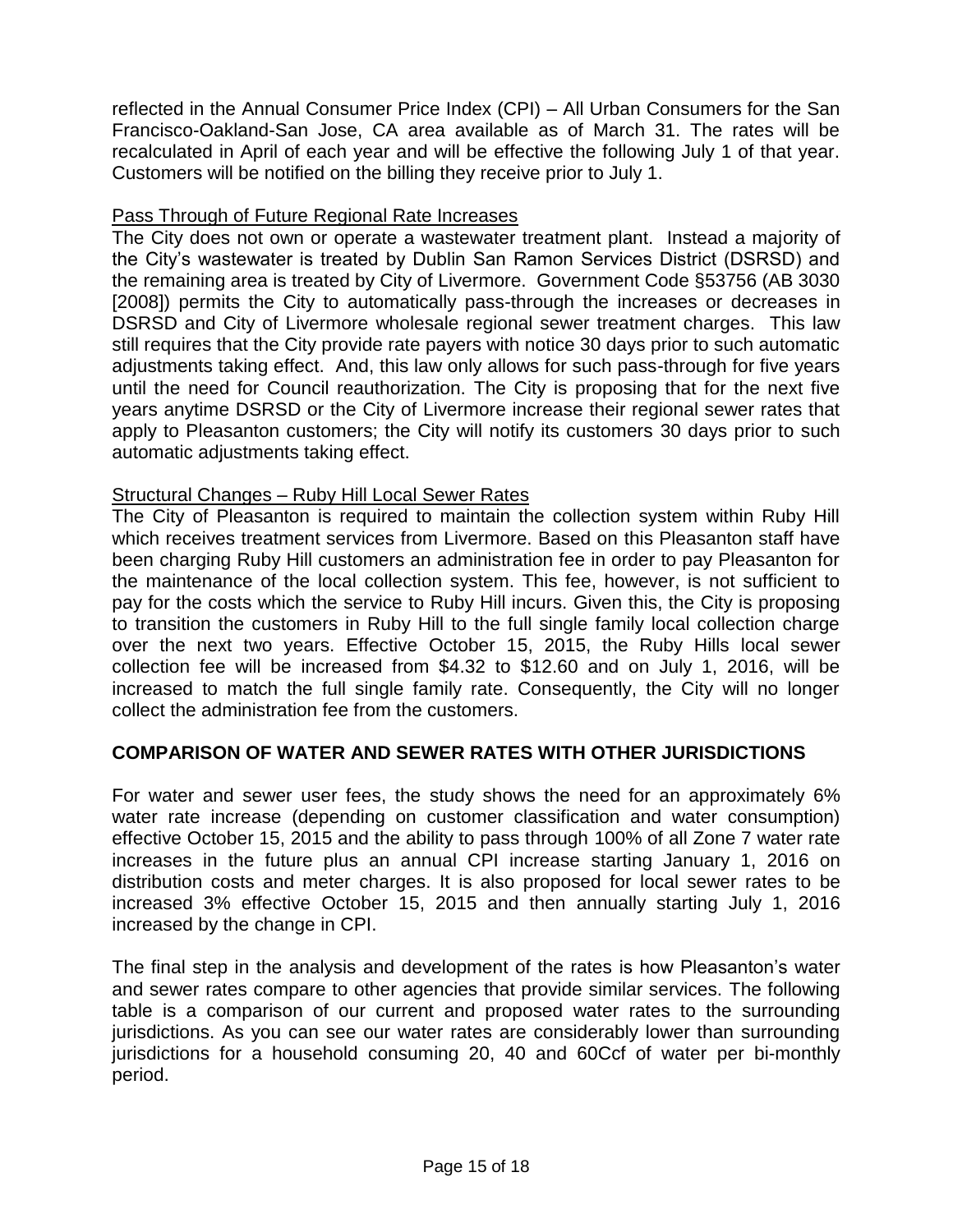

The table below presents a comparison of Pleasanton's sewer charges to other surrounding jurisdictions. Pleasanton compares favorably to Livermore, but does not to DSRSD. DSRSD has a considerably lower local rate compared to Livermore and Pleasanton. Staff reviewed this issue and found that our staffing levels and electrical costs are higher than DSRSD's due to pumping charges associated with pumping sewer to the DSRSD plant located on Stoneridge Drive adjacent to 680 freeway, as compared to their gravity flow system that has very little if any pumping costs.

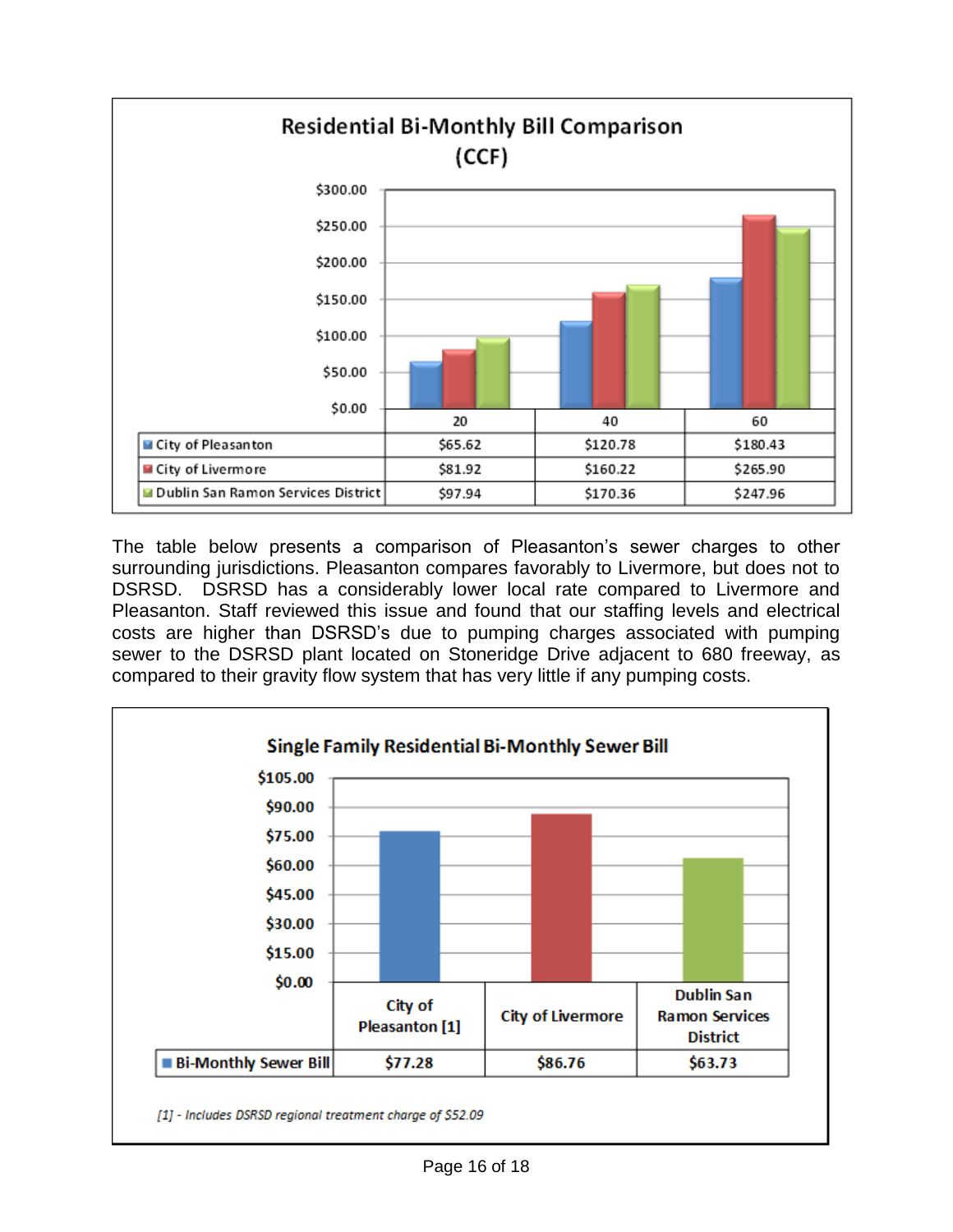# **OUTREACH TO THE RATE PAYERS**

In order to implement the proposed rate increases and the changes in the rate structures, Proposition 218 requires the City to publish and mail a 45 day notice of said increases and/or structural changes to the rates to all water and sewer customers and hold a public hearing to adopt the proposed rates. In addition to the required notices, the City as part of its standard operating procedures is proposing to publish an additional notice of the public hearing regarding the rate changes ten days in advance of the public hearing proposed to be scheduled on October 6, 2015 as outlined in the schedule shown below. Finally, staff is planning to hold several workshops for the public to receive more information regarding the proposed rate increases and to meet with the Economic Vitality Committee of the City and the Chamber of Commerce to discuss the impacts on the business community.

The following is the proposed schedule of events:

| Date<br>July 21 | Action<br>Mail Proposition 218 Notice to all water and sewer customers                                                                                            |
|-----------------|-------------------------------------------------------------------------------------------------------------------------------------------------------------------|
| July 22         | Publish 45 day notice of the Public Hearing scheduled for October<br>6, 2015                                                                                      |
| August 5 and 20 | Hold public workshops regarding proposed water and sewer rate<br>increases (evenings)                                                                             |
|                 | <b>August 20 and 26</b> Meet with the Economic Vitality Committee of the City and the<br>Chamber of Commerce regarding proposed water and sewer rate<br>increases |
| October 6       | Hold Public Hearing and consider proposed rate increases                                                                                                          |
| October 15      | Implementation of water and sewer rate increases<br>(By Utility billing if adopted by City Council)                                                               |